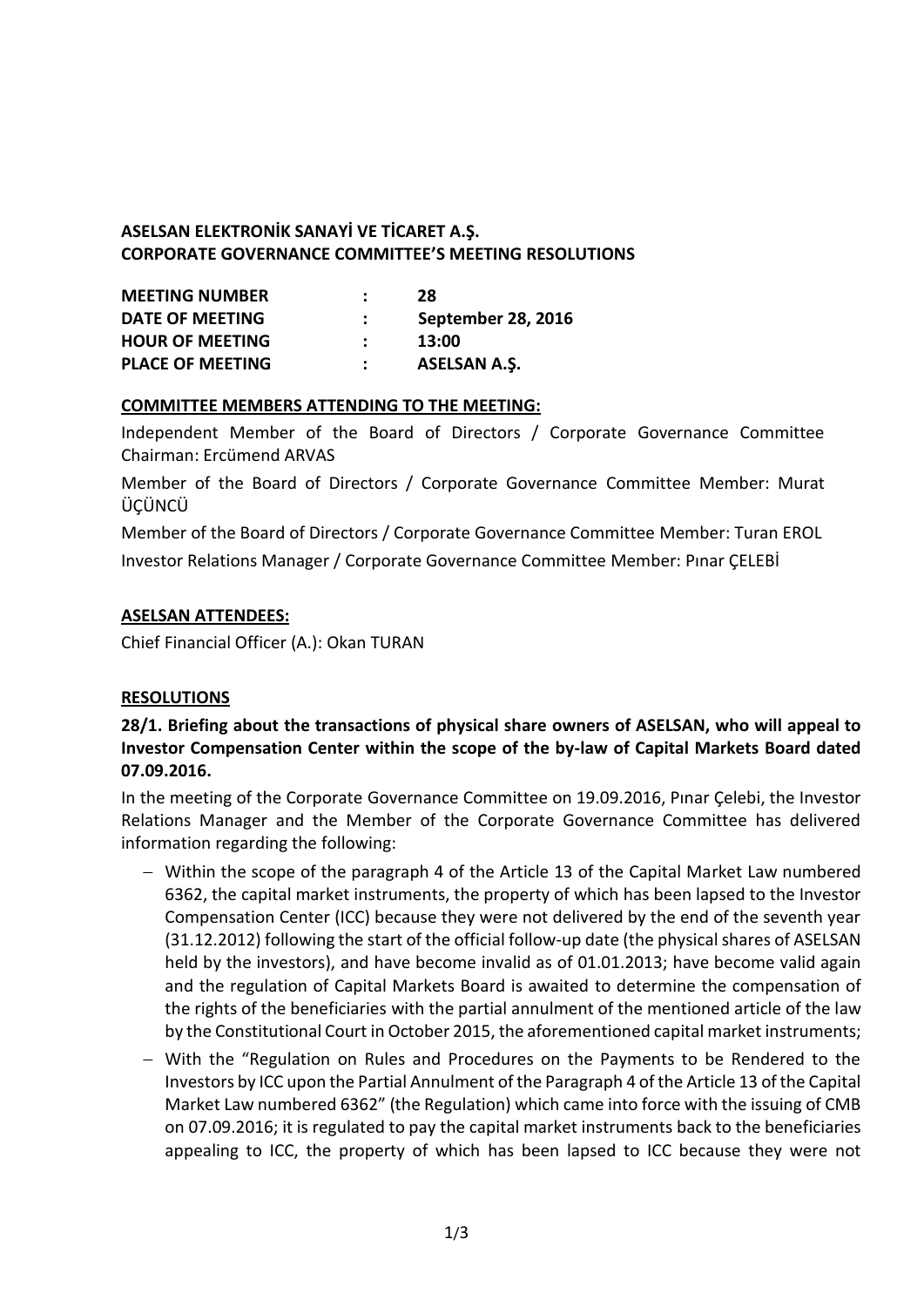delivered by the end of the seventh year following the date when the official follow-up has started;

 $-$  The Board of Directors is responsible to duly and punctually administer the transactions, which have been anticipated to be carried out by companies within the scope of Subparagraph 7 of Article 6 of the Regulation.

It has been unanimously decided that it is necessary for our Company to issue a delivery record and letter of commitment for the physical share owners of ASELSAN, who will appeal to ICC; that it is appropriate to give authorization to the General Management for the aforementioned works and transactions and that the issue will be submitted to the meeting of Board of Directors which will be held in September.

### **28/2. Resolution on purchasing corporate governance rating services.**

Investor Relations Manager Pınar ÇELEBİ has provided information on the following matters:

- With the suggestion of the Corporate Governance Committee dated 29.08.2012 and the resolution of the Board of Directors numbered 741/5 and dated 29.08.2012, and, ASELSAN has been purchasing corporate governance rating services since 2012 and with the corporate governance rating it has received, has been listed on the Corporate Governance Index of Borsa Istanbul since.
- ASELSAN has been drawing the attention of especially institutional investors with its rating, which is improved every year thanks to the importance ASELSAN gives to corporate governance,
- $-$  The contribution of the importance given to corporate governance to the sustainability of ASELSAN,
- $-$  The term of contract for the current corporate governance rating service will be expired by September.

The Corporate Governance Committee has stated that;

- They wish the efforts ASELSAN makes to improve itself at corporate governance continue at an increasing pace in the future,
- They consider the Corporate Governance Index of Borsa Istanbul as one of the most prestigious indices of stock exchange

and has unanimously decided that ASELSAN shall continue to purchase corporate governance rating services.